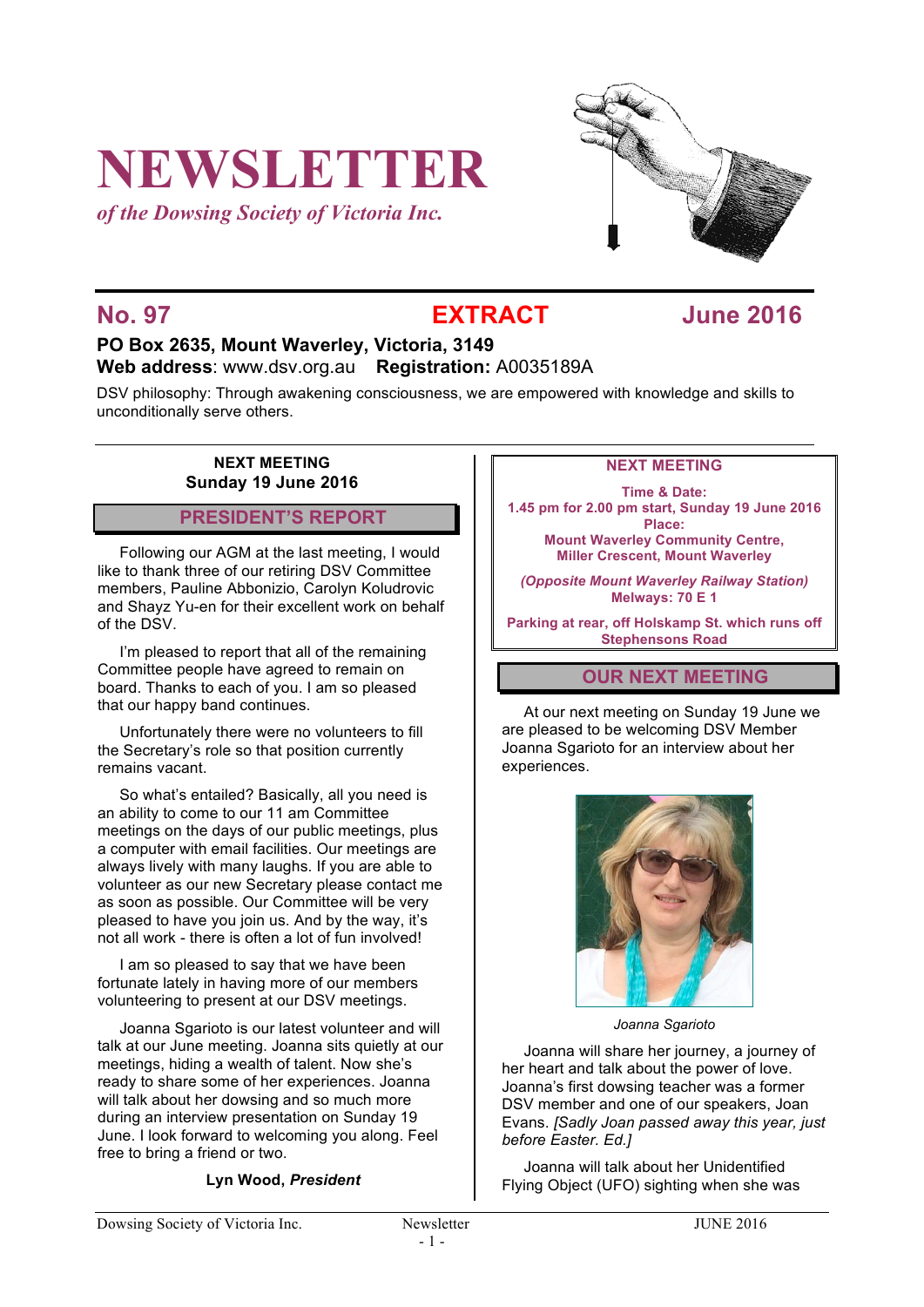just 12 and how it has influenced her life. She later found a local UFO group which helped to validate her earlier experience.

She left her profession as a social worker after 25 years to embark on an exploration of energy at different levels. Joanna will discuss her dowsing, feng shui and Chinese astrology studies. She plans to share some feng shui tips and suggestions about how to engage with our subconscious minds.

This promises to be another fascinating DSV presentation Please share the details with your friends and make it a date to join us in June.

#### **OUR LAST MEETING**

After the formalities of our AGM at our meeting in April, we were treated to a special presentation by Erika Soul. She was introduced by DSV Committee Member, Lolita Gunning. The two had worked together beforehand to prepare the talk about the Heart, Brain and Body connection.



*Erika L. Soul and Lolita Gunning*

Erika spoke about how the 'true' heart has been found to have its own intelligence and has to be more powerful than the brain. She explained that as we release blockages in the heart, more love, joy and happiness can flow through our hearts to ourselves and to others.

Instead of using muscle testing (kinesiology) and nikken magnets, Erika dowses with Dr Bradley Nelson's 'Emotion Code' (EC). Using his EC chart, she uses a pendulum to release trapped emotions around the heart - from the hidden heart wall. It is believed that as many as 80% of people have a hidden heart wall with trapped emotions. By dowsing you can check to see if this applies to yourself and/or others.

#### *Details about Dr Bradley Nelson's EC are available here: http://www.drbradleynelson.com/*

*You can contact Erika L. Soul for details about her Intuitive Readings and Healing services: 0411 798 393 or http://rainbowhealings.com/*



- Dowsing Consults
- Stress & Pain Relief
- Content Copywriting
- Oh! Naturale Products

Contact: Heather Wilks Email: heather@ohnaturale.com Tel: (03) 9572 2970

#### **AN UPDATE ABOUT "Peaches"**

DSV Treasurer, Malcolm Davies, and his wife, DSV Member, Judy Boyd presented at our meeting in February this year – speaking about the adventures of "Peaches", their pet cockatiel.

There has been a lot of interest ever since, on how observations of their bird led to some serious curiosity, which in turn led to their Spirit work. They'd reported in their February presentation that from November 2015 they'd taken about 350 lost souls to the light.

Astonishingly, Malcolm now reports that he and Judy (and Peaches) have been working continuously since that February presentation. In fact at the time of a briefing for this Newsletter, they had moved on another 685 souls from many different places in the world.

#### **DOWSING THE MICHAEL AND MARY LINES LOCALLY**

#### *By DSV President, Lyn Wood*

As reported in the last DSV Newsletter, I had been contacted by a dowser from England who wanted to meet with us whilst visiting Melbourne in April. Richard Summers is the founder of Essential St Edmunds which promotes and teaches dowsing and meditation in the magical medieval borough of Bury St Edmunds in Suffolk, England. It is known as the place where the Michael and Mary earth energy lines "kiss" in the site of the old Benedictine Abbey. (Further details available in the book, "The Sun and The Serpent" by Hamish Miller and Paul Broadhurst.) Richard himself had traced the Apollo and Athena Lines as a pilgrimage through France and Italy on a motorcycle, after attending the launch event of "The Dance of the Dragon" at St Michael's Mount in Cornwall.

One of our members said that she had dowsed the Michael and Mary lines at St Michael's church in nearby Kalorama. This is a small community located just north of Mount Dandenong in Victoria – some 35 km east of Melbourne's central business district (CBD).